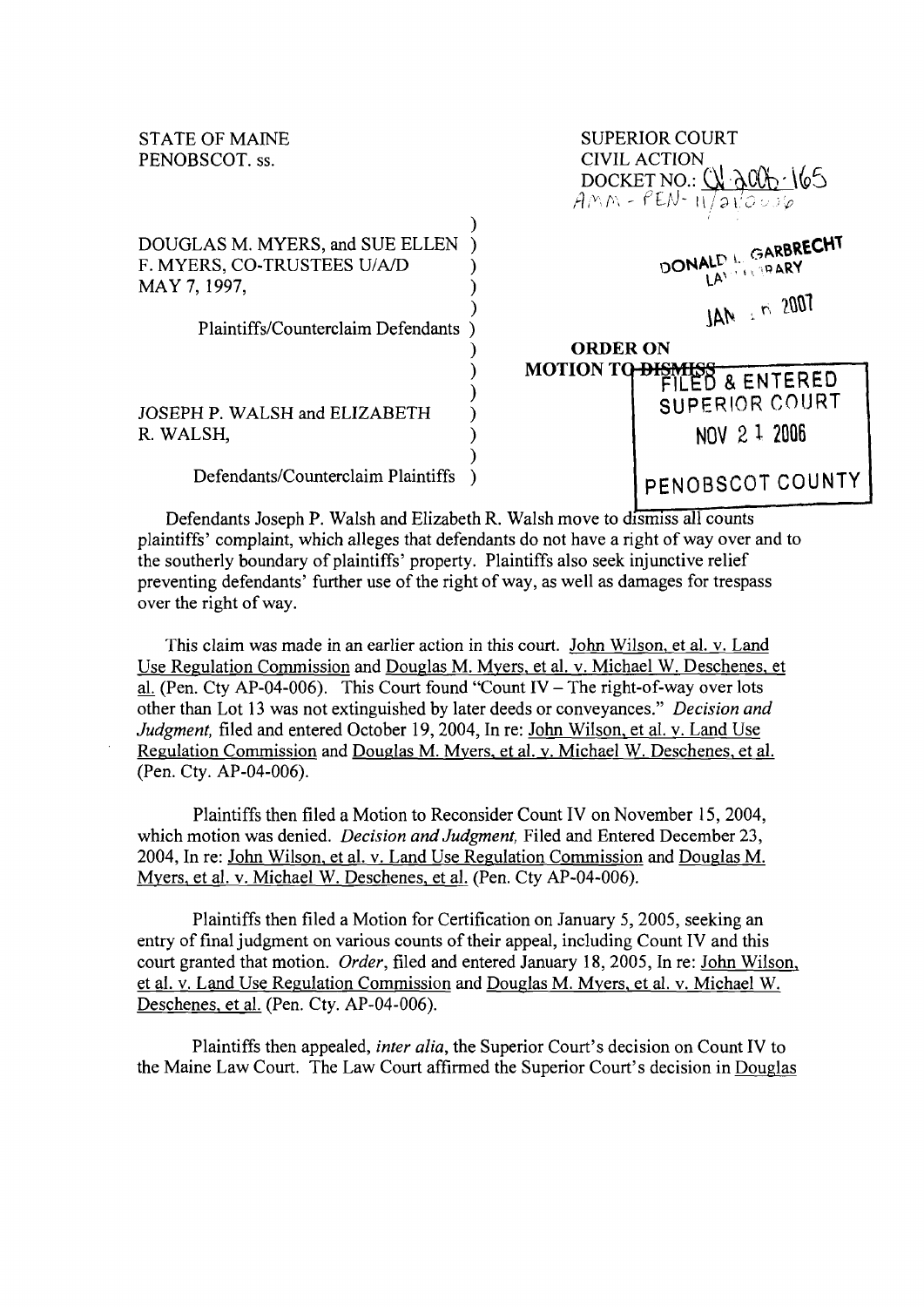M. Mvers et al. v. Michael W. Deschenes, et al., Docket No. Pen-05-40 (Mem. Dec.) (September 29,2005).

Plaintiffs also seek injunctive relief preventing Defendant Walsh's further use of the right of way (Count 11), as well as damages for trespass over the right of way (Count 111). These counts must also be dismissed because they are premised on the argument that defendants have no right of way over and to the southerly boundary of Plaintiff Myers' property (i.e., Lot No. 1).

The prior action involved the same parties, was reduced to final judgment, and the same claims were either presented for decision in the earlier action or could have been joined. Camps Newfound/Owatonna v. Town of Harrison, 705 A.2d 1109, 1115 (Me. 1998). Therefore, this action is barred by the doctrine of *res judicata* and must, therefore, be dismissed.

The entry is: Motion to dismiss *granted.* All counts of Plaintiffs complaint are dismissed with prejudice.

The Clerk may incorporate this Order upon the docket by reference.

Dated: Novemby 21, 2006

**JUSTICE, MAINE SUPERIOR COURT**